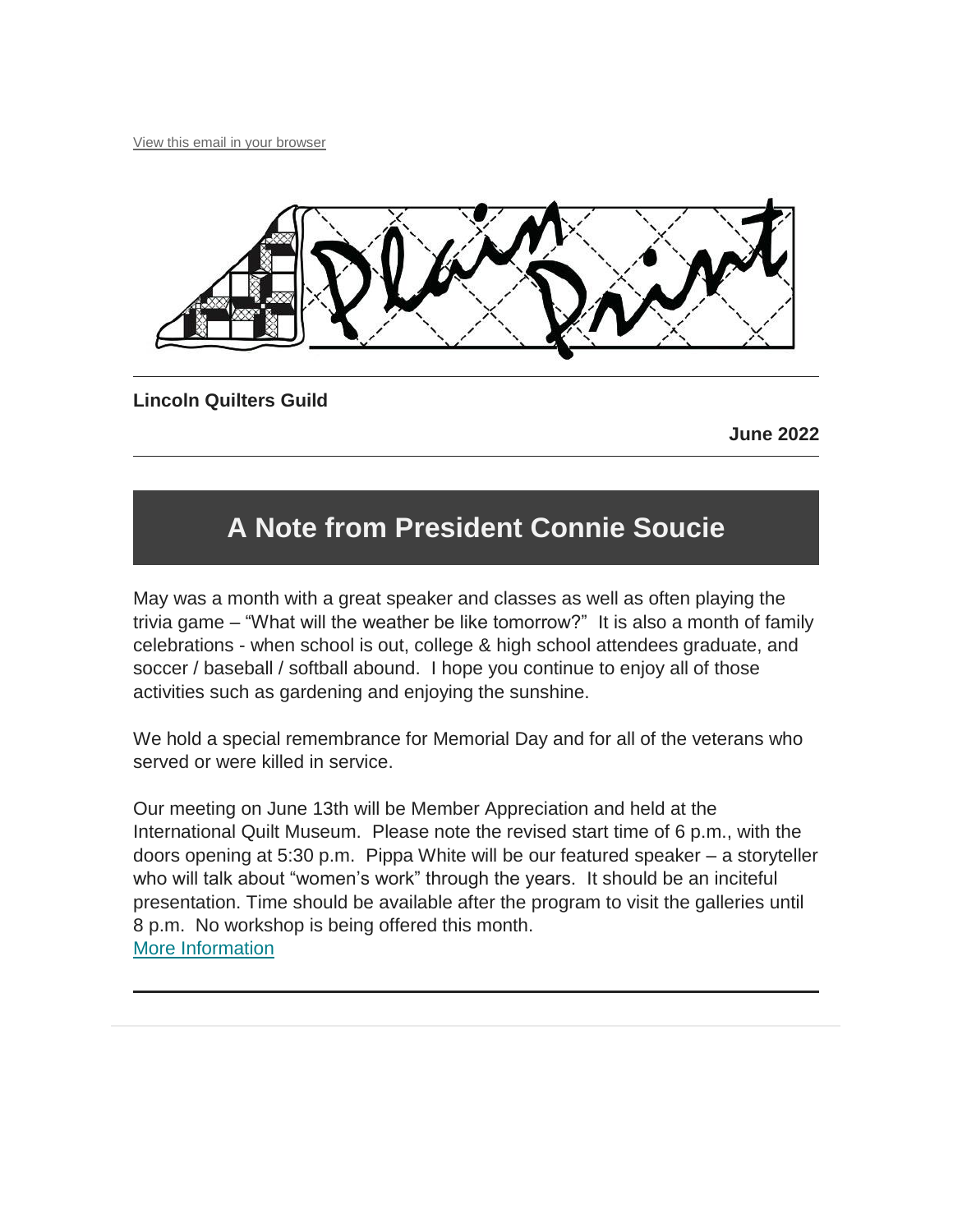## **Minutes of the Last Meeting**

### **Lincoln Quilters Guild Meeting Monday, May 9, 2022 - 7:00 p.m.**

### 1. **President Connie Soucie called the meeting to order and welcomed members and guests**.

- o Ninety-nine members were present
- o New, renewing Guild members were:
	- Rebecca Thompson
	- Saundra Rasmussen

#### **Old Business:**

- 1. **Minutes of the April 2022 meeting** were included in the May Plain Print. A correction was made on the mini quilt raffle from Kathy Phillips to Kathy Spitsen. There were no additional changes. The minutes were approved as corrected.
- 2. **Treasurer's report for the month of March 2022** was included in the May Plain Print. There were no corrections. The report will be filed by the president for audit.
- 3. **Member Survey** Thanks to all that submitted information for the membership survey. Ratings and comments were immensely helpful. The Board had their first review of the information on Monday, May 2nd. Since there were twenty questions focusing on volunteerism, finances, programs/workshops, and dues – the board needs more time to go through the information, discuss, and develop answers and recommendations. The Board will present the data soon to the membership.

#### **New Business**

#### **President-Elect Announcements - Nancy Anderson**

- Raffle tickets are still available for the "Best in Show" quilt by Millie Fauquet. The winner will be selected at the June Meeting.
- Reminder the **June Guild meeting** will be the 2nd Monday (June 13th) at the IQM which will open at 5:30 p.m. The meeting will start at 6 p.m. with a short business meeting, followed by the speaker. You should have sufficient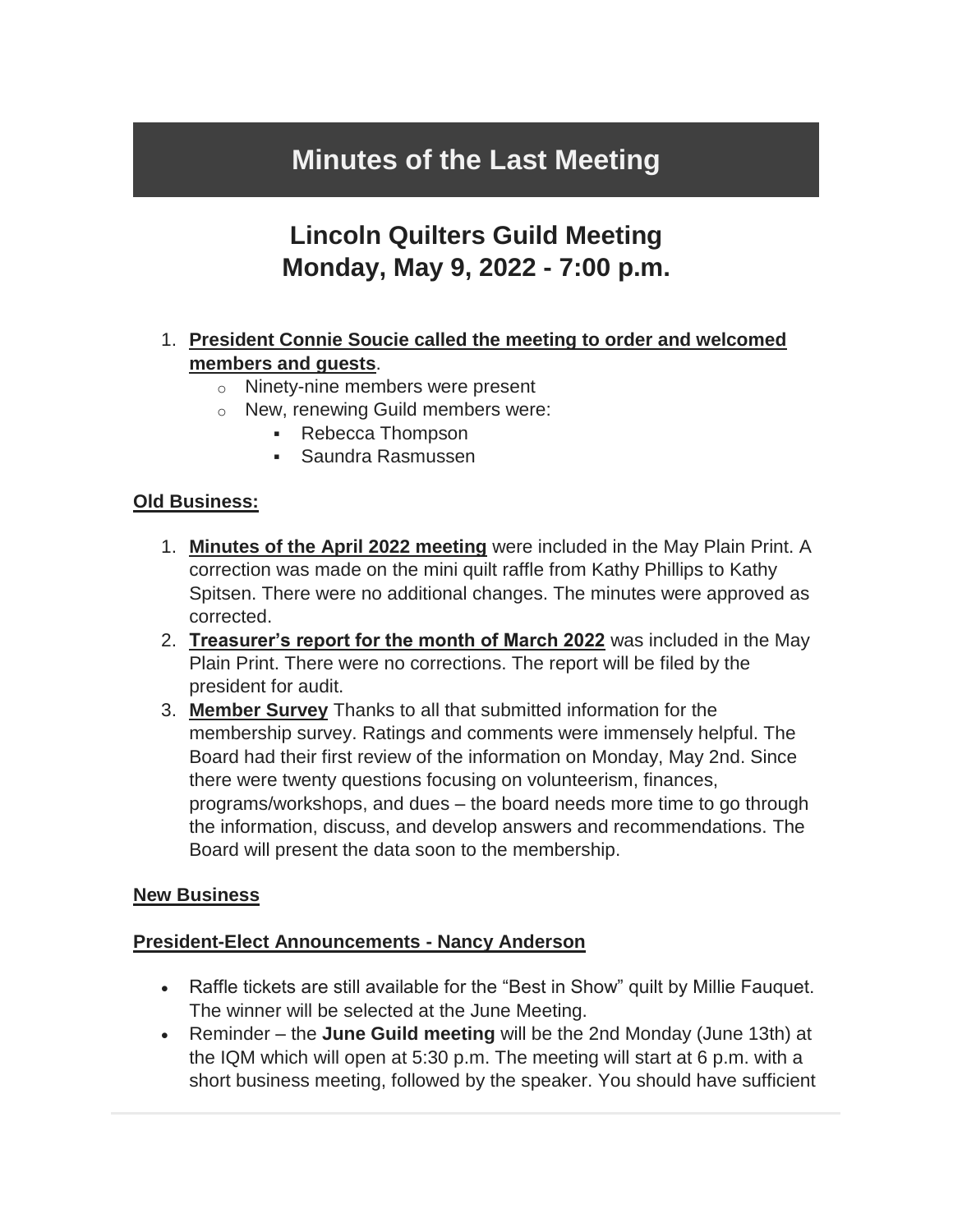time to visit the galleries after the meeting and prior to the IQM's closing  $\omega$ 8 p.m.

- Volunteers needed for the **Silent Auction** planned for October this year (contact Connie Soucie). At this point we do not have a committee chair but have three committee members. If interested, let Connie know by end of May and the board will decide if we start the planning process or reconsider for 2023.
- Volunteers are also needed to help plan the **50th anniversary in 2023** (contact Lisa Burham)

### **Nebraska State Quilt Guild**

- o **Quilt Nebraska 2022 from July 21 – 24** in Kearney, NE. National and a full slate of regional teachers will be present. Registration is available on the NSQG website
- o **Annual Threads Across Nebraska. October 7th & 8th will be the 17th**
	- Sheila Green is the featured quilter.
	- The Lincoln Guild has been asked us to provide quilts for the show:
		- o Deadline for the Guild to select these quilts is the August 8th meeting to meet the September 1 deadline for registration
		- $\circ$  If interested in submitting a quilt, please contact Nancy Anderson.
- Please be sure to visit the information table in the back for other announcements and cards

#### **IQM Liaison presented by Nancy Anderson:**

- On May 24 at noon there will be a Tuesday Talk at the IQM by Lois Wilson. The topic will be "Journey in Flowers: Some Stories and a Few Lessons." Lois will be sharing 25 to 30 floral quilts.
- Several new exhibits have opened at the International Quilt Museum.
	- o The Mary Ann Beavers Terrace Gallery has hanging "Facets on Fire" by MJ Kinman. They are gem quilts representing gems from the National Gem Collection at the Smithsonian Museum. Also included are brown and gold quilts in her Bourbon Drive series.
	- o The Peg Coryell Gallery has "From the Studio: An Evolving Vision from the James Collection." Famous quilters represented in this gallery are Michael James, Chris Wolf Edmonds, Faith Ringold, Helen Giddens, and Pauline Burbridge.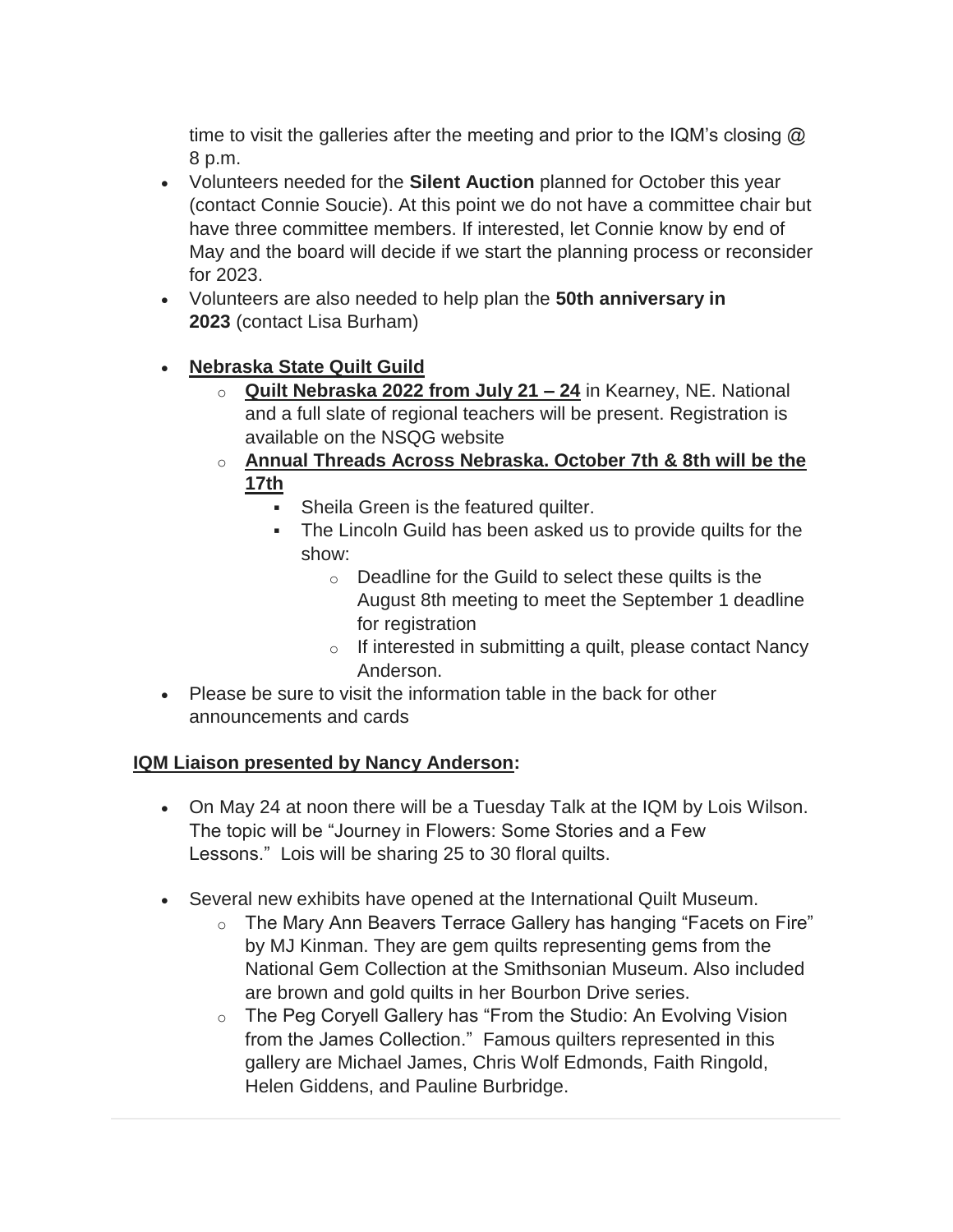- o Remaining in the Doris Von Seggern Gallery is the "Classics" quilt display, including the Reconciliation quilt.
- o The Lois Ann Gottsch Gallery has "New Horizons" quilts from many foreign countries – including Bolivia, Zimbabwe, Italy, Sudan, Greece, Japan, Persia, Syria, India, Pakistan, and China.
- o The West Gallery continues showing the "Red and White Quilts from the Joanna Rose collection. Be sure and see it.
- $\circ$  If any Guild member would like to participate in the Sunflower Mini-Quilt Challenge you can see more details – including the four quilts you base your mini-quilts on – at the website: internationalquiltmuseum.com/Ukraine

#### **Nametag Recognition – Rosalind Carr**

Winners: Joyce Jesse, Leola Kahl, Anita Dover, Pam Wakeman, Chris Taylor, Betty Doty

#### **Bernina give away – Kathy Schmitter (drawing)**

Winner: Kathleen Conroy

#### **New Members – Rebecca Brooks**

• The new members group, "The Newbies" meet from 5:00pm to 7:00 pm the 3rd Monday of each month at Scooters, 4500 South 70th Street (conference room in the back). All new members are welcome. Food and beverages are available for purchase through Scooters. There is no charge for the meeting. The group is open to new members, those who are looking for social opportunities with fellow quilters and those interested in sharing ideas and the love of quilting. There are a dozen members so far. For more information, Rebecca can be reached at 402-817-9046.

#### **Cuddle Quilts – Vicky Skuodas**

 Quilts are being given to refugees. The most recent recipients are families from Afghanistan who are being reunited in Lincoln. Lincoln expects to also receive refugees from Ukraine.

#### **Scholarship winner – Natalie Cummings**

 The Lincoln Quilters Guild Scholarship Committee has selected Kelly Ross, Founder and Executive Director of ECHO Collective, as the 2022 recipient of the Guild's scholarship in the amount of \$1,000. Kelly's project focuses on introducing new refugee and immigrant women to opportunities for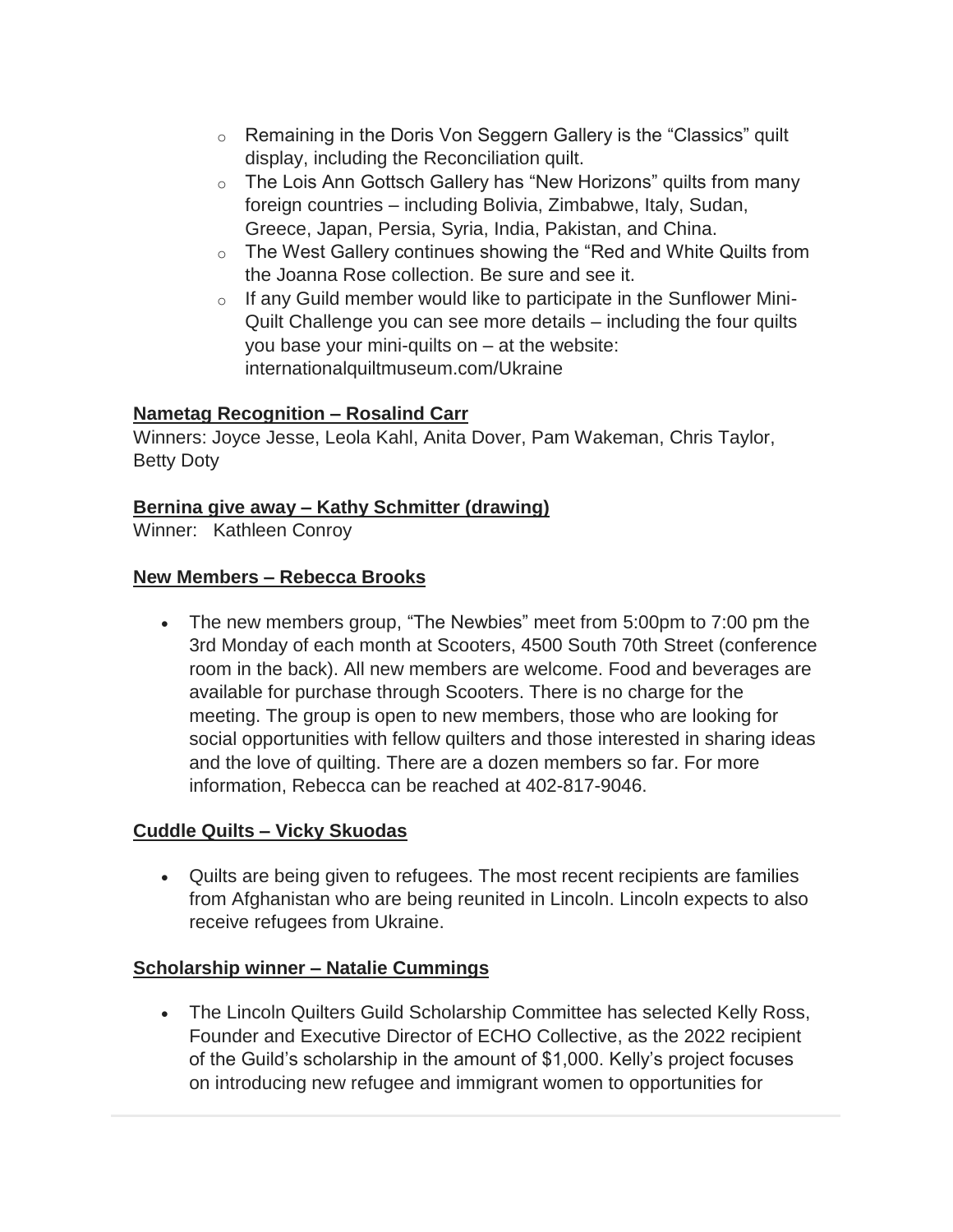personal growth and development of cross-cultural relationships through quilting. Kelly's project also promotes an enduring local impact for the Guild to potentially grow our membership and the perspectives of those involved. She will use the scholarship funds to ensure that the women they serve have access to working sewing machines, quality quilters cotton, sewing notions, and incredible instructors "so they can challenge the limits of their creativity."

#### **Mini Quilt Raffle - Natalie Cummings -** Money Raised \$116.0

| <b>Donated By</b>    | <b>Item</b>                   | <b>Won By</b>         |
|----------------------|-------------------------------|-----------------------|
| Anonymous            | Jelly Roll and Thread         | Marti Franti          |
| Mary Jane Kermmoade  | Pillowcase kit, T-shirt Ruler | <b>Nancy Swetland</b> |
| Laura Walker         | Assortment of Sewing items    | Linda Gale            |
| Anonymous            | Log Cabin Kit and Book        | Sandra Wade           |
| <b>Vicky Skuodas</b> | Table Runner/Wall Quilt       | Lynn DeShon           |

#### **Programs – Lynn Willey & Patrice Steiner**

Susan Cleveland of Pieces Be With You was featured speaker. Susan is an enthusiastic quilter and presenter. It was a pleasure to see her quilts up close and experience her enthusiastic sense of humor.

Connie thanked Susan Cleveland for such useful information and for showing us such beautiful quilts!

o Remember our June meeting is on June 13th at the IQM and starts at 6 p.m.

President Connie Soucie adjourned the meeting at 8:35 p.m. for Show and Tell

Respectfully Submitted: Deb Peck, Secretary

## **April Treasurer's Report**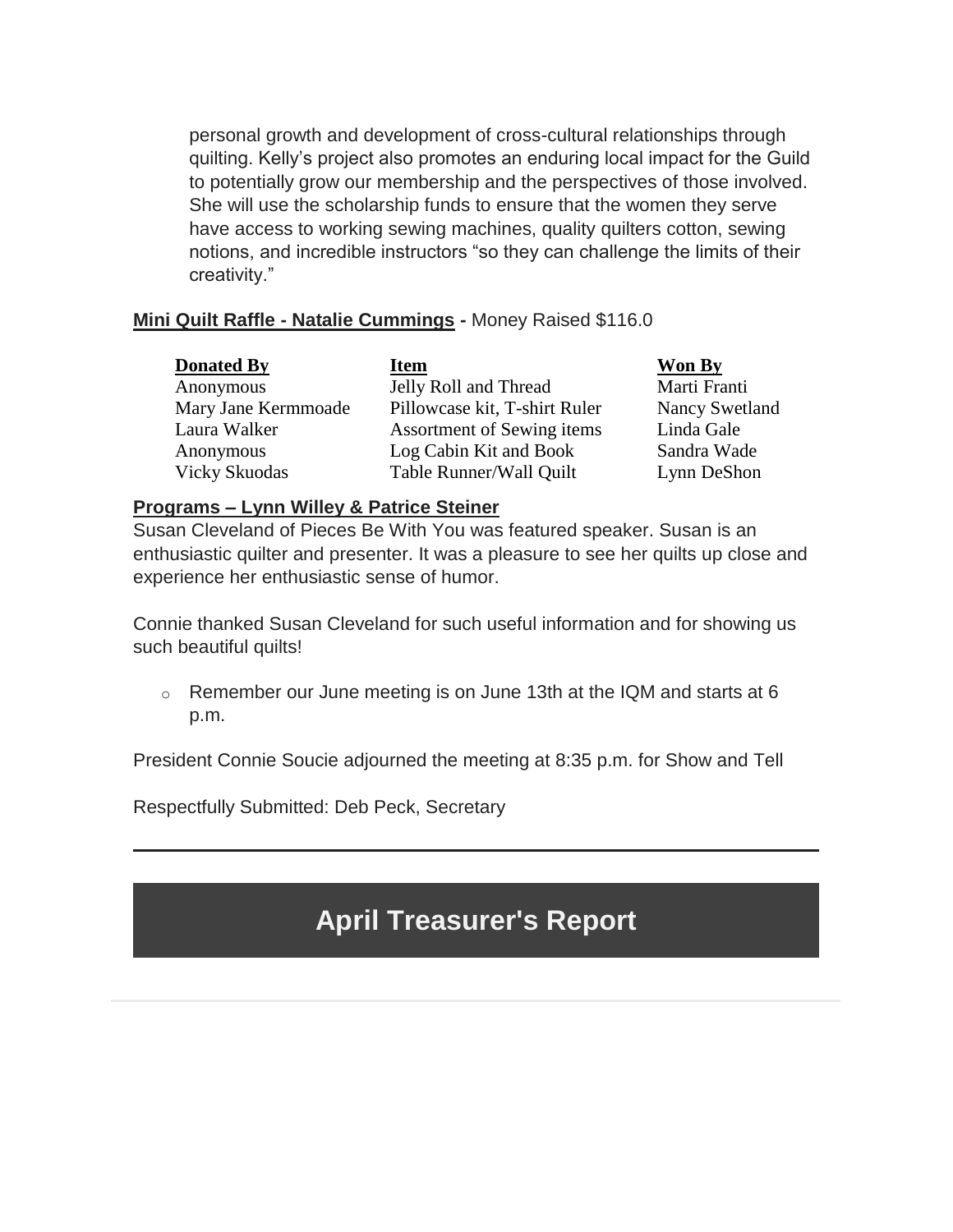|                               | Beginning Cash Balance 4/01/2022 | 58,794.76 |
|-------------------------------|----------------------------------|-----------|
| <b>RECEIPTS</b>               |                                  |           |
|                               | Interest                         | 7.48      |
|                               | Membership                       | 350.00    |
|                               | Mini Raffle                      | 80.50     |
|                               | Program & Classes                | 825.00    |
|                               | Donation                         | 5.00      |
|                               | Raffle quilt                     | 522.00    |
|                               | <b>Visitor fees</b>              | 10.00     |
|                               |                                  |           |
| <b>TOTAL INCOME</b>           |                                  | 1,799.98  |
| <b>DISBURSEMENTS</b>          |                                  |           |
| 1. Operations Expenses        |                                  |           |
|                               | Ins and bonding                  | 34.59     |
|                               | Administration                   | 30.66     |
|                               | <b>Silent Auction</b>            | 0.00      |
|                               | Miscellaneous                    | 0.00      |
| 1. Operations Expenses Total  |                                  | 65.25     |
| 2. Educational Services       |                                  |           |
|                               | Library Books                    | 90.00     |
|                               | Programs and classes             | 686.63    |
| 2. Educational Services Total |                                  | 776.63    |
| 3. Community Service          |                                  |           |
|                               | Quilts of Valor                  | 0.00      |
|                               | <b>Cuddle Quilts</b>             | 0.00      |
|                               | <b>National Quilting Day</b>     | 183.72    |
| 3. Community Service Total    |                                  | 183.72    |
| 5. Public Organizations       |                                  |           |
| <b>TOTAL DISBURSEMENTS</b>    |                                  | 1,025.60  |
|                               |                                  |           |
|                               | <b>NET CASH</b>                  | 774.38    |
|                               | Ending Cash Balance 4/30/2022    | 59,569.14 |